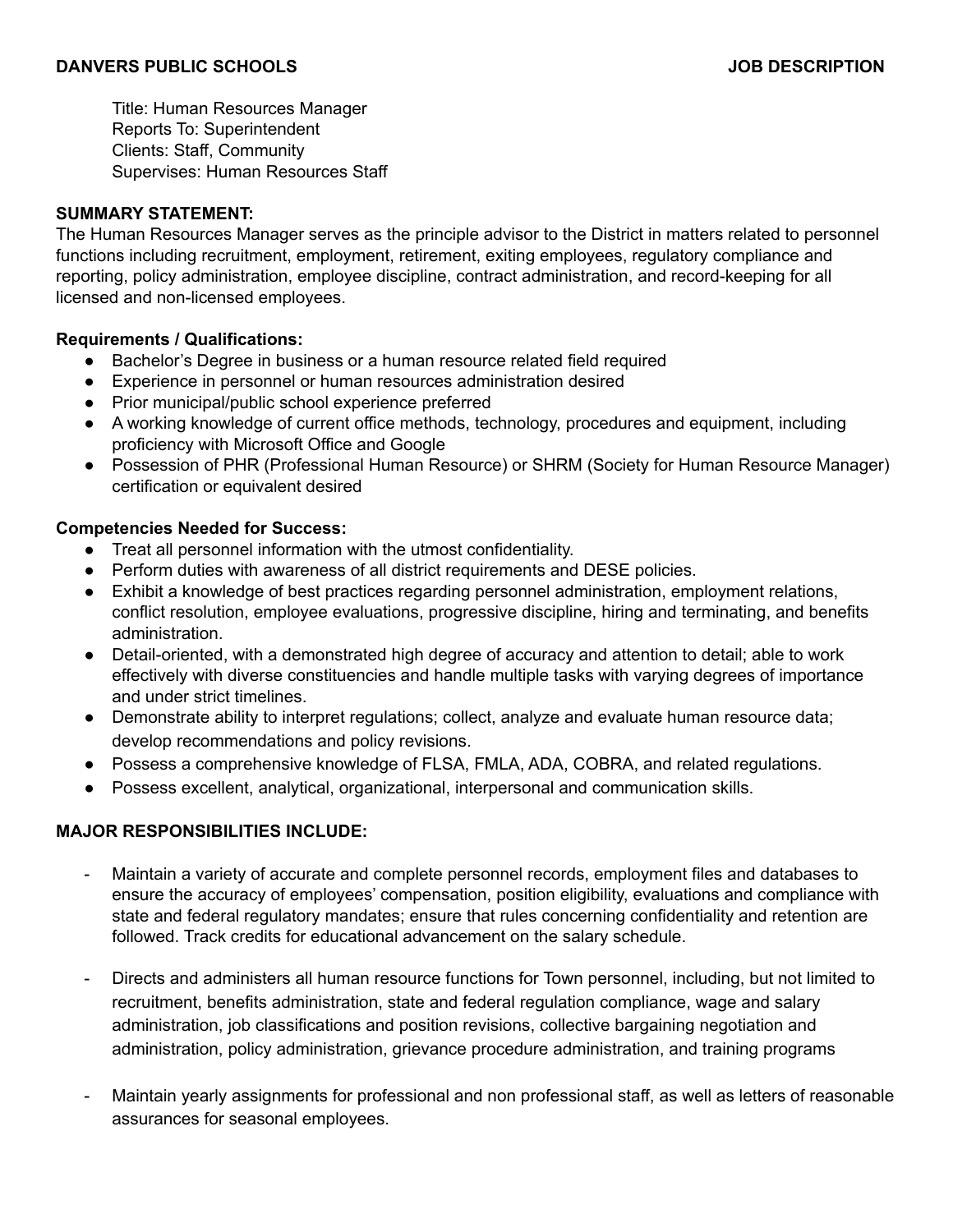- Serves as lead / facilitator to investigate reports of staff misconduct / disputes; advises as to employee disciplinary matters and assists with the written documentation related to these decisions.
- Work with employees and the Massachusetts Teacher Retirement System and the Danvers Retirement System to ensure all proper records are maintained regarding personnel and deductions; facilitate the retirement process for all qualified employees in conjunction with the Town. Assist employees with the 403b and 457 retirement options.
- Communicate personnel policies, procedures and operating practices to employees to ensure consistency in administration and compliance.
- Develop and maintain the school district employee handbook, personnel procedures manual, and school employee job descriptions.
- Research employment laws and regulations for the purpose of implementing procedures to maintain compliance with current legal requirements. Attend training, seminars and courses to keep up to date in the personnel, payroll, and human resources fields.
- Supports building administrators in investigating and responding to employee disciplinary matters.
- Monitor, track and coordinate as well as provide training and guidance to Administrators and staff related to Family Medical Leave Act (FMLA), Americans with Disabilities Act (ADA), Massachusetts Teachers Retirement System (MTRS), and Consolidated Omnibus Budget Reconciliation Act (COBRA), as well as in the understanding and utilization of personnel and payroll information processes.
- Support the interpretation of collective bargaining contracts and negotiations process; Answer employee inquiries regarding personnel procedures and/or collective bargaining provisions; interpret and apply collective bargaining agreement language for the purpose of delivering services in conformance with established guidelines.
- Manage position requisitions and evaluate documentation (e.g. employment verification forms, applications, salary schedules, changes in employment status, licensure renewals, state criminal history background checks (CORI), fingerprinting requirements (SAFIS), etc.) in conformance with collective bargaining agreements, district policies and state requirements.
- Implement contractual processes for Reductions in Force and/or recall of employees.
- Manage employee enrollment in all eligible benefit plans and, working with the Town, actively participate in annual open enrollment periods; coordinate eligibility process and enrollment for benefits, including new hires, qualified status changes, and education on benefit plans offered.
- Conduct surveys and respond to survey requests regarding compensation and benefits; prepare analysis in support of collective bargaining negotiations and grievance resolution.
- Analyze job classifications to determine the exemption status in accordance with the Fair Labor Standards Act (FLSA). Initiate and maintain seasonal certification, reasonable assurance and separation information.
- Process information related to employees leaving the school system (e.g. retirement applications, exit interviews, unemployment forms, etc.) consistent with district, local, state, and federal regulations.
- Work effectively with the Superintendent of Schools and the Assistant Superintendent to implement goals, objectives and priorities for the District.